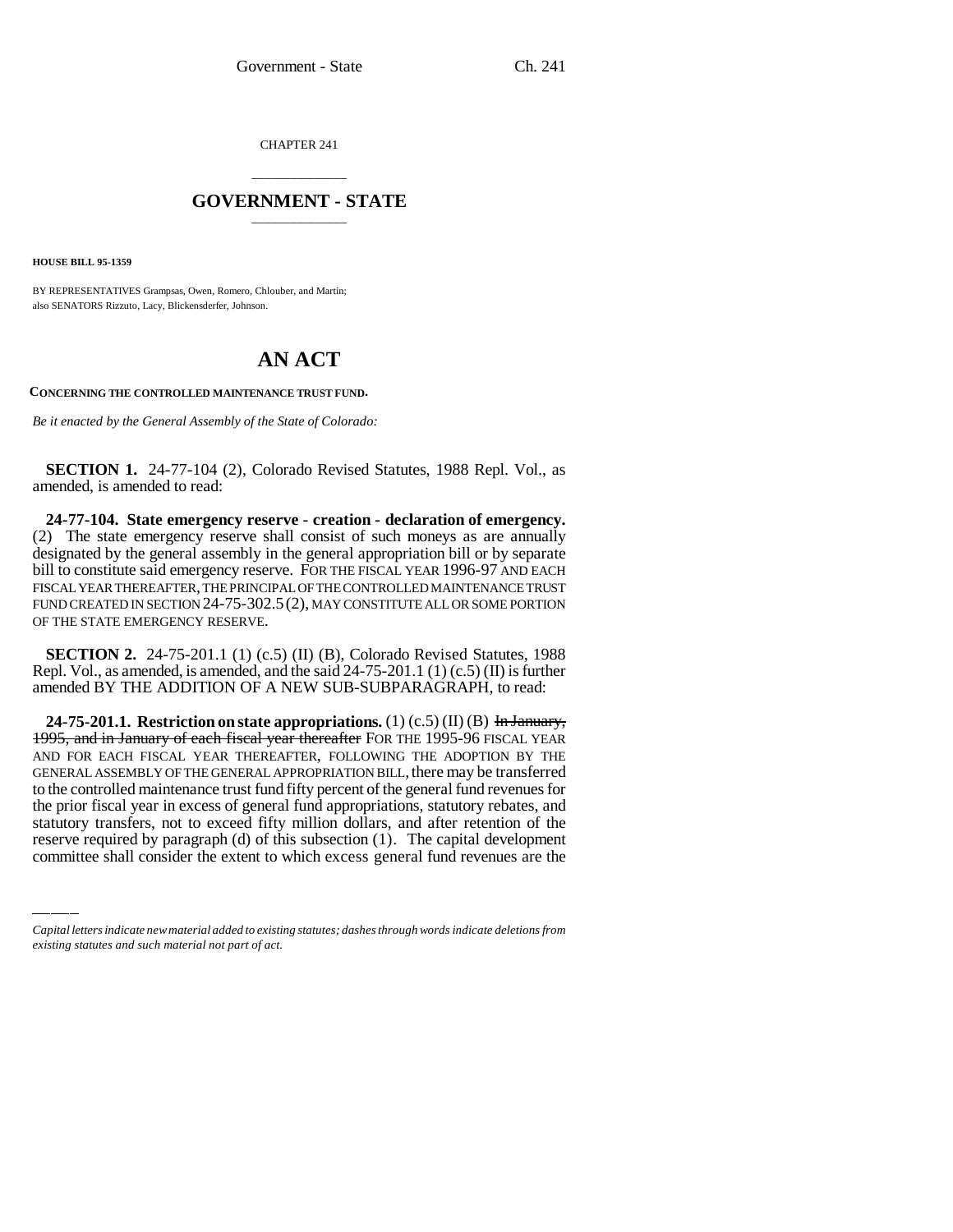## Ch. 241 Government - State

result of expenditures of other general fund dollars and make a recommendation to the joint budget committee regarding excess dollars to be allocated to the controlled maintenance trust fund. The general assembly shall, by joint resolution, introduced on the same time schedule as the state revenue estimate described in section 24-75-201.3 and PRESENTED TO AND signed by the governor, determine the amount to be transferred and direct the state treasurer and the controller to make such transfer to the controlled maintenance trust fund.

(B.5) IN ADDITION TO ANY TRANSFER THAT MAY BE MADE TO THE CONTROLLED MAINTENANCE TRUST FUND FOR THE 1995-96 FISCAL YEAR PURSUANT TO SUB-SUBPARAGRAPH (B) OF THIS SUBPARAGRAPH (II), THE STATE TREASURER AND THE CONTROLLER SHALL TRANSFER ONE HUNDRED SEVENTY-SIX MILLION DOLLARS FROM THE GENERAL FUND TO THE CONTROLLED MAINTENANCE TRUST FUND ON JUNE 30, 1996.

**SECTION 3.** 24-75-302.5 (2), Colorado Revised Statutes, 1988 Repl. Vol., as amended, is amended to read:

**24-75-302.5. Controlled maintenance - trust fund.** (2) (a) There is hereby created the controlled maintenance trust fund, to which shall be allocated THE PRINCIPAL OF WHICH SHALL CONSIST OF general fund revenues in excess of state general fund appropriations TRANSFERRED THERETO as provided in section 24-75-201.1 (1)  $(c.5)$  (II). No appropriations from the trust fund may be made until the balance of the trust fund is three hundred million dollars. In determining the appropriate balance of the trust fund, the general assembly has calculated the total number of square feet of state-owned facilities and computed an annual cost to maintain such facilities, based on analyses conducted by the private sector FOR THE 1996-97 FISCAL YEAR AND FISCAL YEARS THEREAFTER, THE PRINCIPAL OF THE TRUST FUND MAY CONSTITUTE ALL OR SOME PORTION OF THE STATE EMERGENCY RESERVE ESTABLISHED PURSUANT TO SECTION 24-77-104 AND MAY BE EXPENDED IN ANY GIVEN FISCAL YEAR AS PROVIDED IN SAID SECTION. THE PRINCIPAL OF THE TRUST FUND SHALL NOT BE EXPENDED OR APPROPRIATED FOR ANY OTHER PURPOSE.

(b) Beginning September 1, 1994, and on September 1 of each year thereafter, the state treasurer shall certify to the general assembly the amount of interest actually earned on the moneys in PRINCIPAL OF the trust fund during the previous fiscal year and shall also provide an estimate of the interest expected to be earned on such moneys PRINCIPAL during the current fiscal year.

(c) After such time as the state treasurer certifies that the assets in the trust fund have reached three hundred million dollars, BEGINNING WITH THE 1996-97 FISCAL YEAR, the interest earned on the PRINCIPAL OF THE trust fund balance may be appropriated for controlled maintenance, as defined in section 24-30-1301 (2), as follows: Up to fifty percent of the amount of interest expected to be earned on the PRINCIPAL OF THE trust fund balance during the current fiscal year as estimated by the state treasurer and the amount of interest actually earned on the PRINCIPAL OF THE trust fund balance during the previous fiscal year as certified by the state treasurer, not to exceed a maximum of thirty-five million dollars in any fiscal year.

(d) In no circumstance shall any principal amount of the trust fund be appropriated. All unappropriated balances in said THE PRINCIPAL OF THE TRUST FUND AND ANY